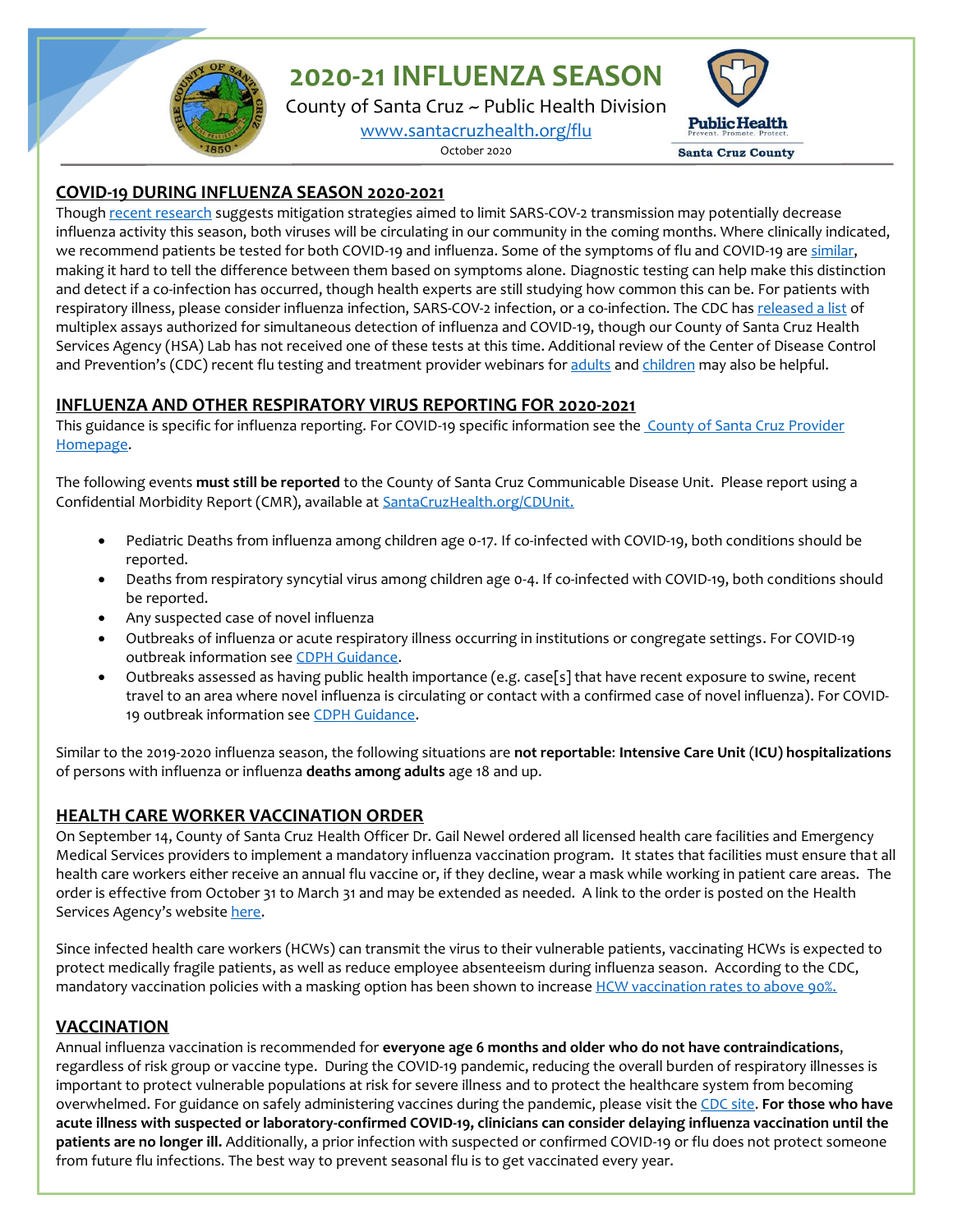**2020-21 INFLUENZA SEASON**

County of Santa Cruz ~ Public Health Division [www.santacruzhealth.org/flu](http://www.santacruzhealth.org/flu)

October 2020



As long as flu viruses are circulating in the community, it's not too late to vaccinate your patients. However, CDC and the Advisory Committee on Immunization Practices (ACIP) recommend adults and children (including those 6 months to 8 years of age who need two doses) receive their influenza vaccinations by the end of October. Where vaccine supply is limited, emphasis should be placed on vaccination of [high-risk groups and their contacts/caregivers.](https://www.cdc.gov/mmwr/volumes/69/rr/rr6908a1.htm) However[, CDC has announced](https://www.cdc.gov/flu/season/faq-flu-season-2020-2021.htm) manufacturers project they will provide as many as 194-198 million doses of flu vaccine, which is more than the doses provided in the 2019-2020 flu season.

For a complete list of recommendations and vaccine products for 2020-21, refer to this [table.](https://www.cdc.gov/flu/professionals/vaccines.htm) Please note that the U.S. Food and Drug Administration (FDA) approved a change in dose volume, age requirements, and availability for Fluzone Quadrivalent and Afluria Quadrivalent, which is noted in the footnotes of the table. For a summary of contraindications and precautions for the use of influenza vaccines, refer to this [table.](https://www.cdc.gov/mmwr/volumes/69/rr/rr6908a1.htm?s_cid=rr6908a1_w#T2_down)

There are three types of influenza vaccine: inactivated influenza vaccine (IIV), live attenuated influenza vaccine (LAIV nasal spray), and recombinant influenza vaccine (RIV). Depending on the type of vaccine, it may be available in a quadrivalent formulation with the exception of MF59-adjuvanted IIV, which will be available in both quadrivalent and trivalent formulations . There is no preferential recommendation for trivalent versus quadrivalent vaccine; either is acceptable. However, all regulardose flu shots and recombinant vaccines will be quadrivalent this season.

There are two new vaccine licensures—Fluzone High-Dose Quadrivalent (HD-IIV4) and Fluad Quadrivalent (aIIv4) expected to be available this season. Both are approved for use in persons aged > 65 years.

Per CDC's 2020[-21 ACIP recommendations,](https://www.cdc.gov/mmwr/volumes/68/rr/rr6803a1.htm?s_cid=rr6803a1_w) **individuals aged 6 months and up should receive any of the licensed, recommended influenza vaccine (IIV, LAIV nasal spray, or RIV) that is appropriate for their age and health status**. The selected vaccine should be administered in an inpatient or outpatient medical setting (i.e. clinics, physician offices). For those who have acute illness with suspected or laboratory-confirmed COVID-19, clinicians can consider delaying influenza vaccination until the patients are no longer acutely ill. If influenza vaccination is delayed, patients should be reminded to return for influenza vaccination once they have recovered from their acute illness.

For additional information on vaccination recommendations, commonly asked questions, and resources, please visit CDC's [website.](https://www.cdc.gov/flu/season/faq-flu-season-2019-2020.htm)

#### **TREATMENT**

While COVID-19 and influenza are both circulating, empiric antiviral treatment of influenza is recommended as soon as possible for the following priority groups: hospitalized patients with respiratory illness, outpatients with severe progressive respiratory illness, and outpatients at [high risk](https://www.cdc.gov/flu/highrisk/index.htm?CDC_AA_refVal=https%3A%2F%2Fwww.cdc.gov%2Fflu%2Fabout%2Fdisease%2Fhigh_risk.htm) fo[r complications](https://www.cdc.gov/flu/symptoms/symptoms.htm?CDC_AA_refVal=https%3A%2F%2Fwww.cdc.gov%2Fflu%2Fconsumer%2Fsymptoms.htm) who present with acute respiratory illness. Note that dexamethasone treatment for severe COVID-19 may prolong influenza viral replication.

Treatment with antivirals works best within 48 hours of illness onset and has been proven to prevent serious flu complications. For hospitalized patients with suspected or confirmed influenza, initiation of antiviral treatment with oral or entericallyadministered oseltamivir is recommended as soon as possible.

While annual influenza vaccination is the best way to prevent influenza, antiviral medication can be considered for chemoprophylaxis to prevent influenza in certain situations. However, CDC does not recommend widespread or routine use of antiviral medications for prophylaxis, in order to limit the possibility that antiviral-resistant viruses could emerge. Antivirals may also cause significant side effects. The following are examples of situations where chemoprophylaxis is recommended if it can be initiated within 48 hours after exposure to influenza:

- Persons with severe immune deficiencies who might not respond to influenza vaccination
- Persons at high risk of influenza complications who have a contraindication to influenza vaccination